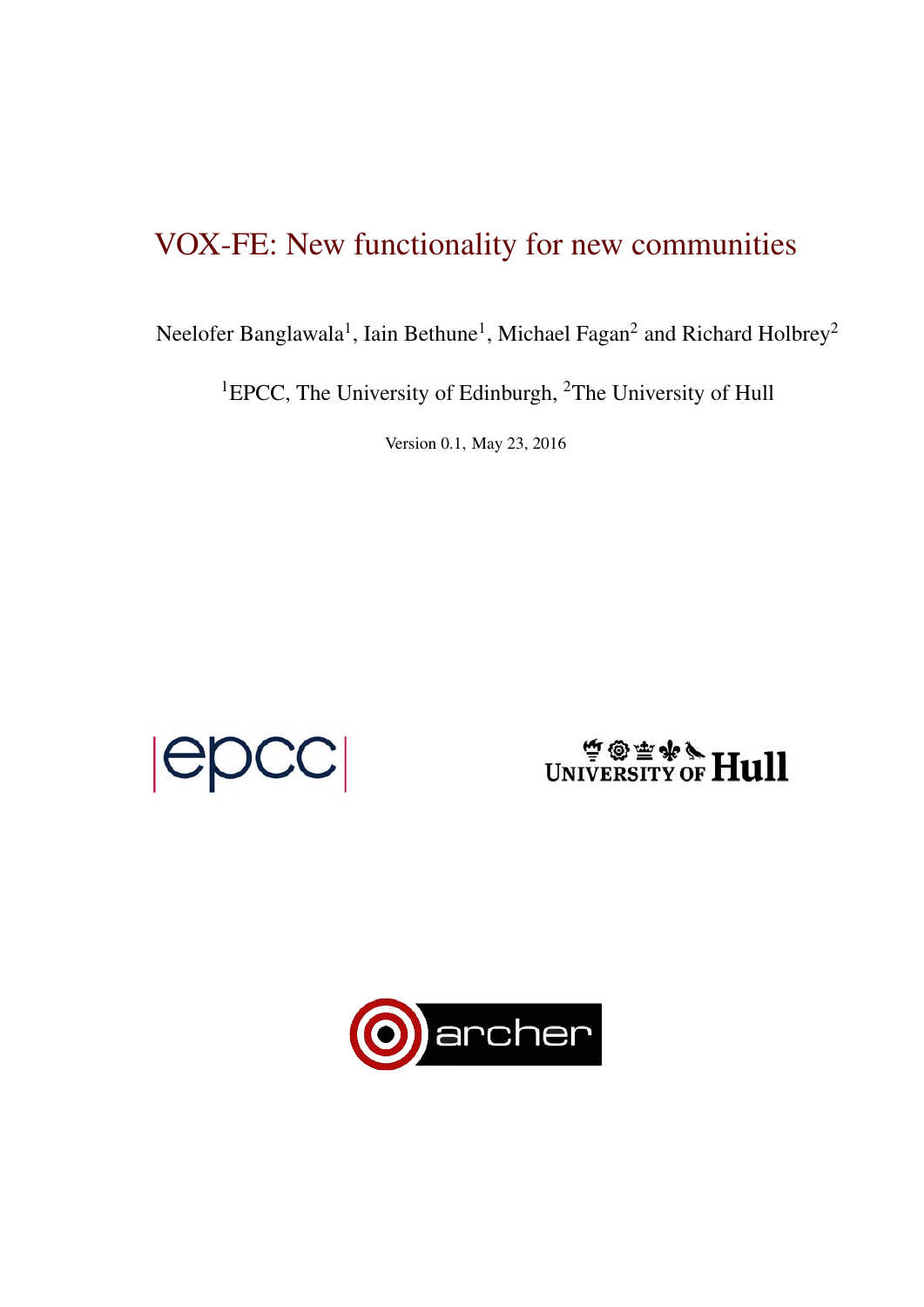# Acknowledgements

This work was funded under the embedded CSE programme of the ARCHER UK National Supercomputing Service (http://www.archer.ac.uk)

# 1 Introduction

This report documents the work of ARCHER eCSE project 04-11 to improve and extend the VOX-FE finite element bone modelling suite. VOX-FE has been developed as in collaboration between EPCC and the University of Hull. VOX-FE consists of three parts:

- The graphical user interface a ParaView plugin, which supports model construction from volumetric data (e.g. micro-CT image stacks), boundary condition definition (forces and constraints), and visualisation of strains and other derived properties computed by the solver. New functionality added to the GUI is outlined in Section<sub>2</sub>.
- The solver a parallel MPI application which given a model definition, constructs and solves the linear elasticity problem to compute the displacements of each node. A new model loading and load-balancing algorithm is described in Section [3.](#page--1-0)
- The remodeller a scripting harness to couple together multiple executions of the solver to examine how bone adapts its structure under load. This process is now largely automatic, and is discussed in Section [4.](#page--1-0)

VOX-FE is freely available from https://[sourceforge.net](https://sourceforge.net/projects/vox-fe/)/projects/vox-fe/ under a BSD license. The current released version is 2.0.1, and the next releas 3.0 is planned pending the implementation of a parallel I/O method to enable the solver to produce correctly ordered output displacements (currently implemented as a post-processing script).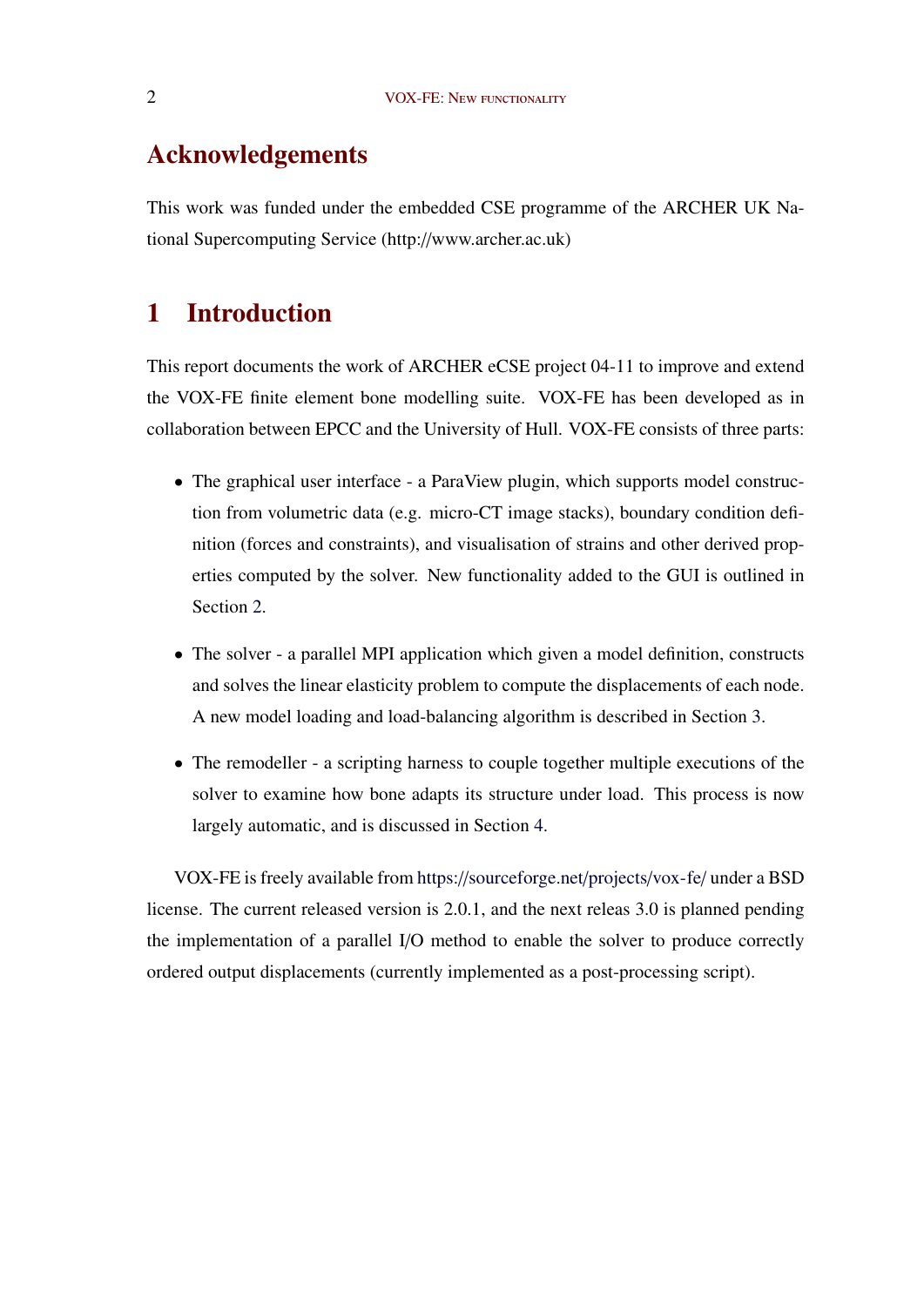# 2 New Functionality in the VOX-FE GUI

## 2.1 Intensity Mapping

The VOX-FE plugin can read image data in several different forms (2D formats: jpeg, bmp, tiff, png and the 3D ITK mhd format). For later processing the image data are converted into script and model files, which can also be read directly by the plugin, to save re-importing later. Since version 2.0, the VOX-FE solver supports an arbitrary number of different 'materials' to be defined, enabling each imported voxel to have its own elastic moduli, rather than assuming it is uniform across all bone voxels.



Figure 1: Example greyscale calibration samples

Raw intensity values (luminescence in grey-scale images) can be mapped to elastic moduli via an assessment of sample density, if phantom samples of known density are available to calibrate the CT machine (see Figure 1). A simple linear mapping between intensity and density can usually be assumed, but to compute elastic moduli from densities, the VOX-FE2 plugin implements a power mapping of the form presented by Carter and Hayes in 1977 [\[1\]](#page--1-0) (quoted here from [\[2\]](#page--1-0)), e.g.

Elastic Modulus,  $E = 3.79\epsilon^{0.06} \rho^3$ 

where  $\epsilon$  is the strain rate and  $\rho$  the apparent density.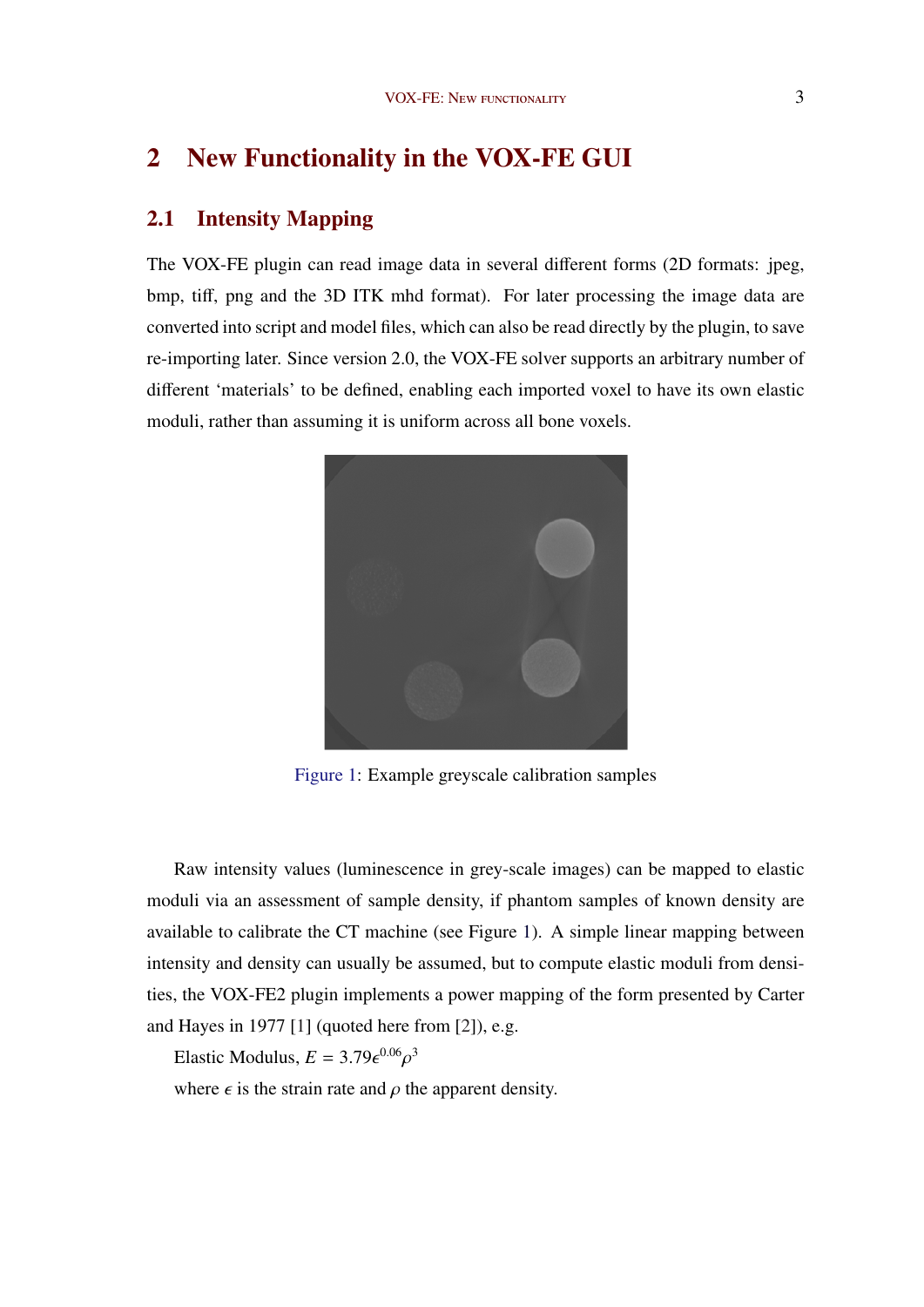In VOX-FE, we adopt the form:

$$
E = A\rho^B + C
$$

where  $A$ ,  $B$ ,  $C$  can be set in the filter dialog as the 'Equation coefficients'.

## 2.2 Muscle-wrapping boundary conditions

Simple point boundary conditions are easy to apply within the GUI plugin: points are selected and the VOX-FE2 interface allows that data describing the load or axial constraint can be attached. Points within the same selection share the condition, so that separate BCs require different node selections. However, users would often like to model more realistic conditions such as the force applied by a muscle which is attached at specific points and wraps the bone structure, applying compressive forces on the surface. We have implemented the model of Grosse *et al* [\[3\]](#page--1-0) which sets out a methodology to permit the modelling of muscle forces in terms of both tangential and compressive (normallyoriented) forces distributed over the area which the muscle is thought to be attached. In essence, this wrapping model views the compression of the bone as dependent upon 2 factors:

- the path length over which the muscle fibres are seen to be attached (the fibres become thicker and/or more numerous, so the load increases over the length of the path); and
- the curvature of the bone around which the muscle passes.

In short, the traction,  $\tau(\vec{r})_N$ , which compresses the surface can be described by the relation:

$$
\tau(\vec{r})_N = s(\vec{r}).\kappa(\vec{r}).\tau(\vec{r})_T
$$

where:  $\tau(\vec{r})_N$  is the compressive load,  $\tau(\vec{r})_T$  is the traction due to the intended action of the muscle (e.g. in biting),  $s(\vec{r})$  is the length of the path of attached muscle and  $\kappa(\vec{r})$  is the curvature of the bone attachment area.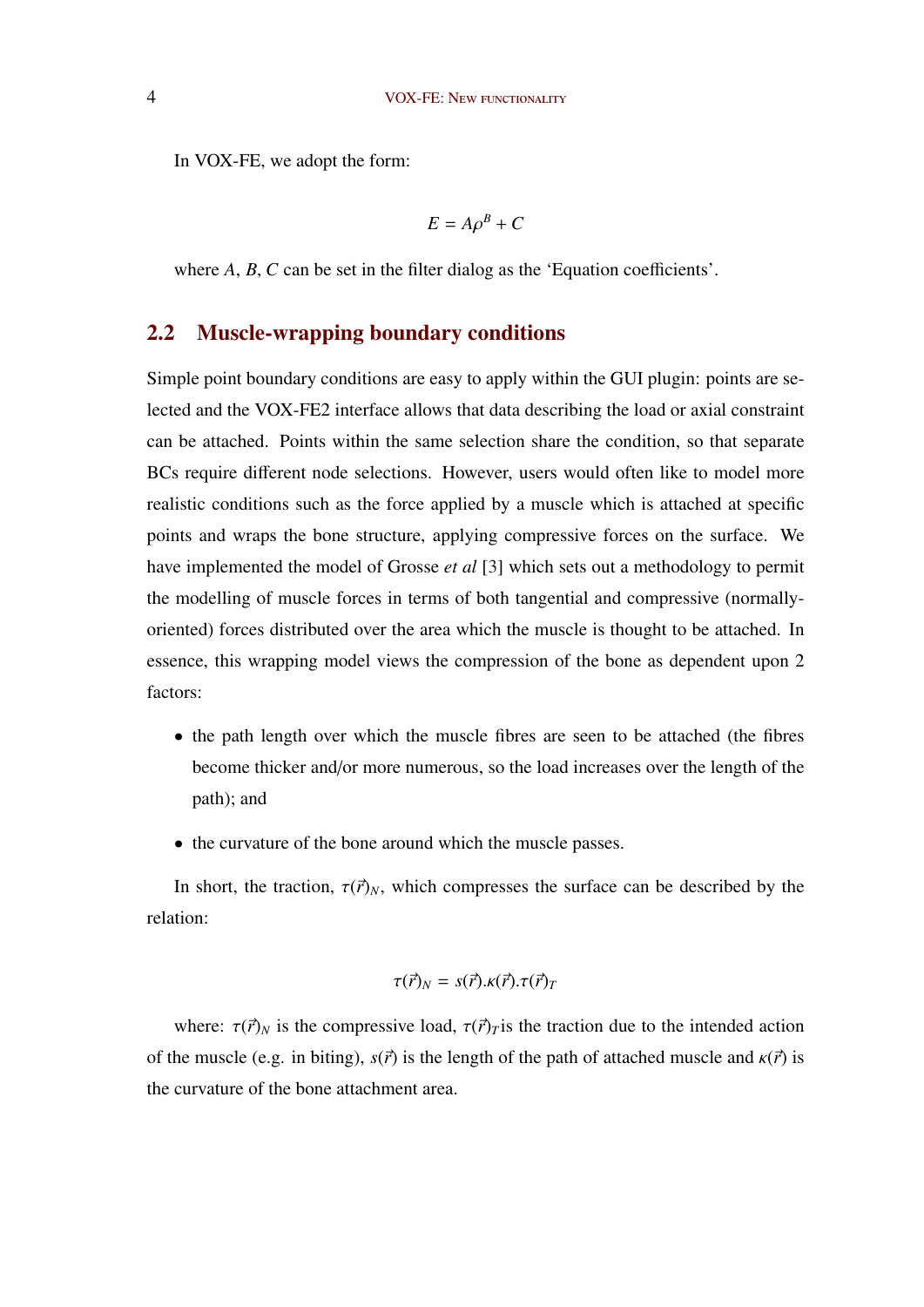Note that the authors have released a utility (BoneLoad) which can compute tangent and normal forces on tetrahedral meshes, but which requires a number of different utilities to run, including the commercial packages MatLab and Strand7.

Liu *et al* [\[4\]](#page--1-0) have adapted this method for use with voxel data, using 2D splines placed by an alternate utility, which is interpolated across the mesh via a graph-based algorithm. A key difficulty is the mapping of the voxel surface to an approximation of the mesh surface: our approach is described below.

#### 2.2.1 Surface Fitting

The muscle-wrapping algorithm of Grosse *et al* essentially requires that good estimates for curvature and the shortest geodesic path can be obtained on a given mesh surface. Unfortunately, for our voxel models, the surface is usually very coarse and assessments for these properties cannot be performed directly.

The first step is therefore to obtain a reasonable approximation of the voxel surface, for which we make use of ParaView to visualize the surface fit. As with the definition of point-based BCs, we rely upon the user to define the area of muscle attachment, which is then extracted.

#### 2.2.2 Minimising Fitting Error

In order to minimise the error in fitting, these data are then transformed by principal components analysis (PCA), so that the axis of least variation is aligned with the z-axis of the PCA transformation, and becomes the axis over which the fit is performed.

One possibility is to use splines to perform this fit, but after experimentation with various open-source libraries (e.g. Netlibs surfit, and alglib), it was realized that the mesh approximation was still far too coarse. Another problem with these spline-fitting algorithms is that the fit must be retrieved on a regular grid, which would require further sampling to relate properties (curvature etc) back to the original grid.

An alternative approach, initially tested using the fields package in R, was to use kriging. This method has been developed by geologists using irregularly spaced samples to interpolate across any given region, and is therefore well suited to the problem of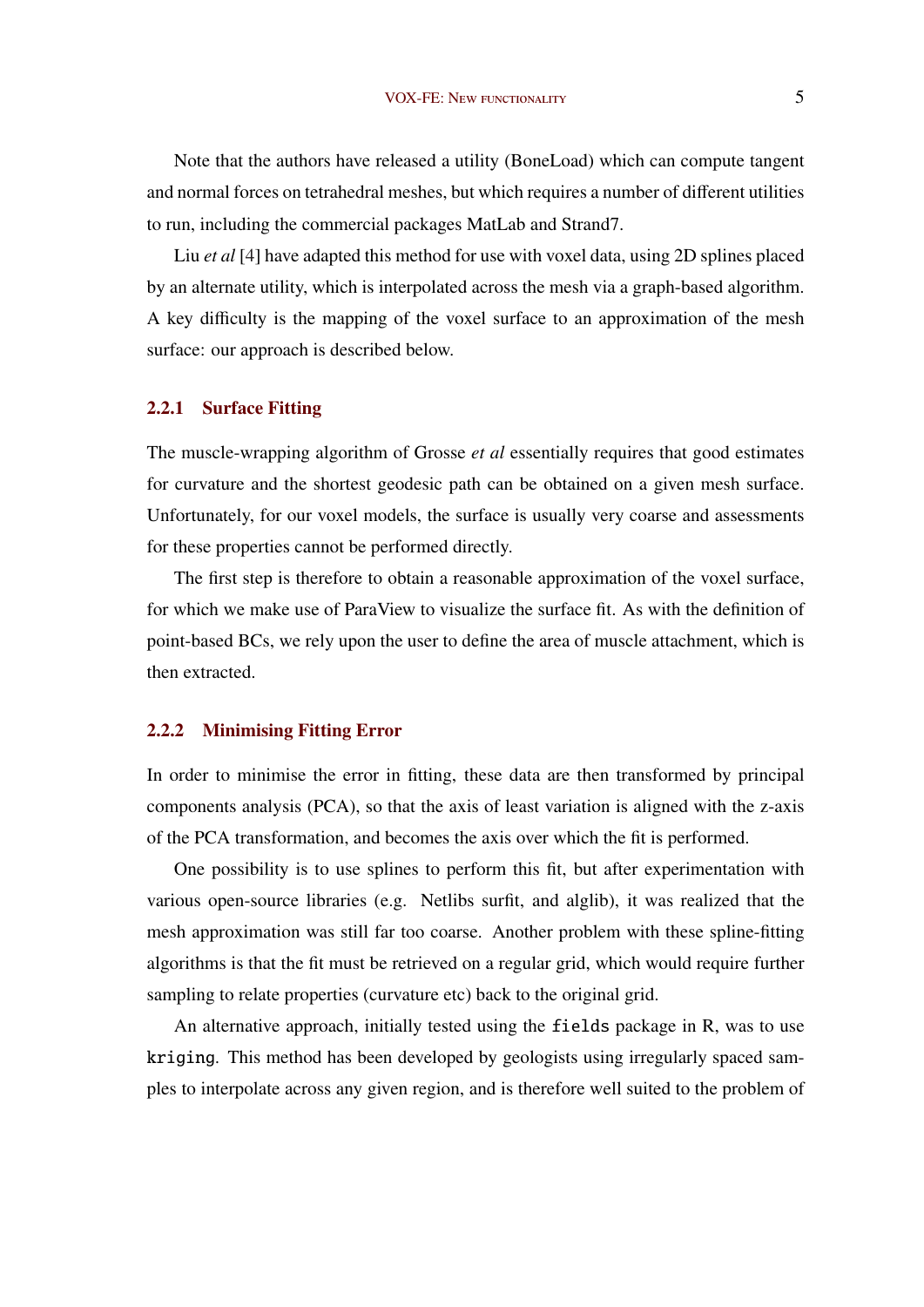irregular input samples. After further work, the gstat package in R was tried and it was found that on older C-version of the library also performed well for this purpose. This library has now been integrated into the VOX-FE plugin. (Eigen is used to obtain the PCA transform.)

#### 2.2.3 Estimates for Normals and Curvature

ParaView (and the underlying VTK library) has several routines to assist with mesh construction and curvature estimation. It was found, however, that whilst VTK's Delaunay2D filter provides a visually acceptable surface mesh approximation, used as an input to VTK's curvature estimator, the mesh gives poor results.

To improve the curvature estimation, several smoothing operators were tried (such VTK's vtkSmoothPolyDataFilter) but with little success. A serious drawback to these methods is that they arbitrarily refine the mesh removing near coincident points. Whilst this presumably has great merit in terms of smoothing it also makes mapping back to the original points much more difficult.

Instead, a point-based method was slightly adapted from the code given in Dorias submission to the VTK Journal [\[5\]](#page--1-0). Since this method does not require an input mesh topology, and allows the radius of operation to be easily changed (giving a smoothing effect), it was much more readily integrated into the plugin.

A modification was added to the curvature estimator. Dorias code computed the average distance from the best fit plane to points within a sphere of given radius. This value was then normalized to lie in the interval  $0-1$ . Instead, we suppose that the average deviation, *h*, from the best-fit plane occurs at *l* (which is some fraction of the search radius *L*). A best-fit circle of radius *r* can then be found passing through this point and the centre of the search sphere. We define the angle *a* as:

$$
a = \tan^{-1}(h/l)
$$

By simple trigonometry, we know that the angle subtended at the centre of the fitted circle is 2*a*. The search sphere (dotted in Figure [2\)](#page--1-0) maps to a circle on the best-fit plane.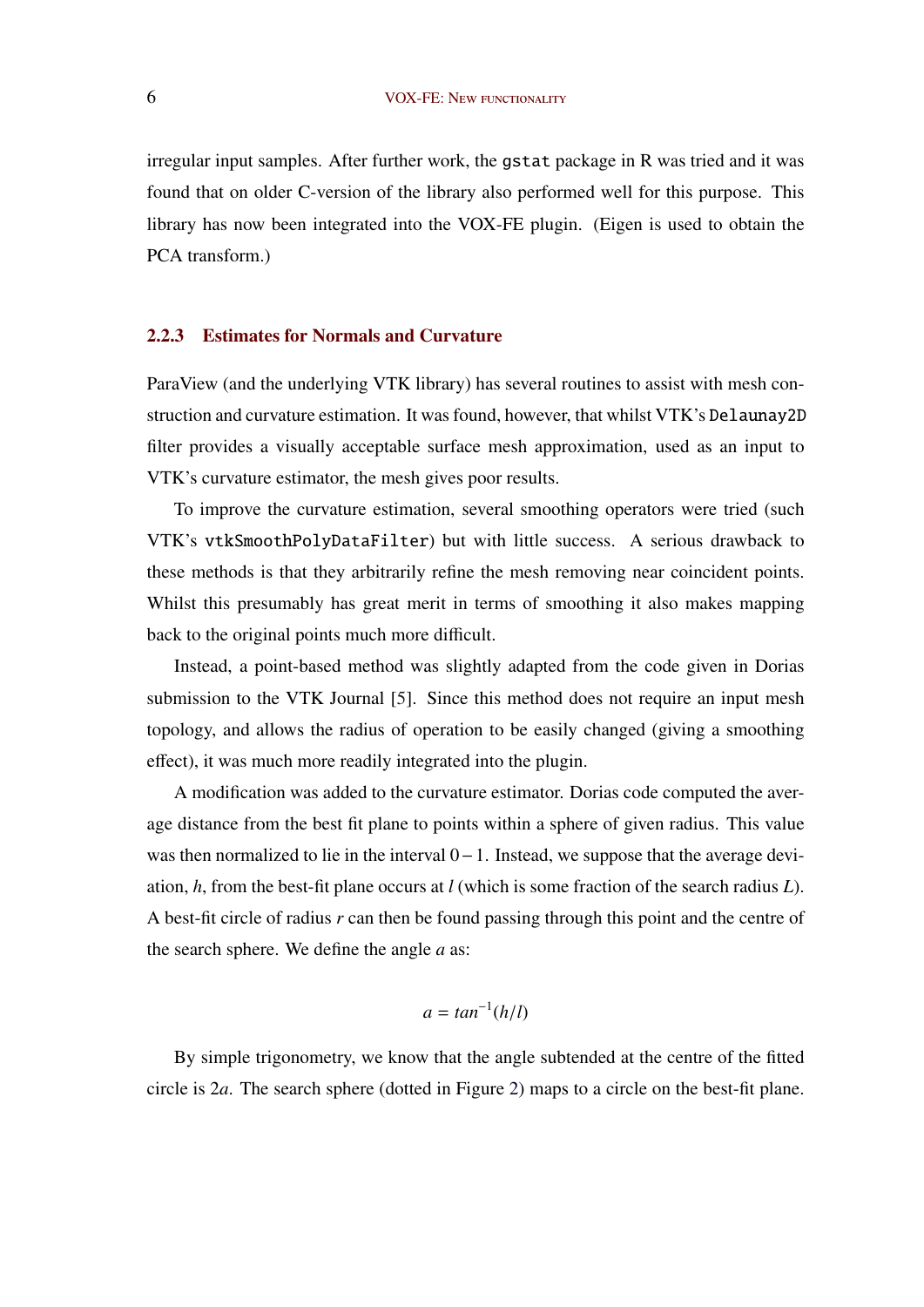

Figure 2: The modified best-fit circle algorithm

Assuming that the points within the search sphere are evenly distributed, then half of the points will fall within a radius  $L/\sqrt{2}$  of the mapped circle (and half without). Thus, setting *l* to  $L/\sqrt{2}$ , we can estimate the radius *r* as:

$$
r = (L/\sqrt{2})\cos^2(a)/\sin(2a)
$$

This produces a clearer estimate of curvature  $(= 1/r)$  then the original code. Testing the approximation using vtkSphereSource meshes generated in ParaView typically yields values within 5% of the true radius.

The code for estimating normals works as given, provided that an outward orientation can be supplied. This can be readily computed from the PCA transformed point data, comparing data from the edge and central regions of the transformed space.

#### 2.2.4 Computing the shortest path

VTK provides the vtkDjikstraShortestPath class to apply the associated shortest path algorithm on triangular mesh data. Using the Delaunay (2D) algorithm to compute the mesh topology, it is therefore possible to compute paths from each selected point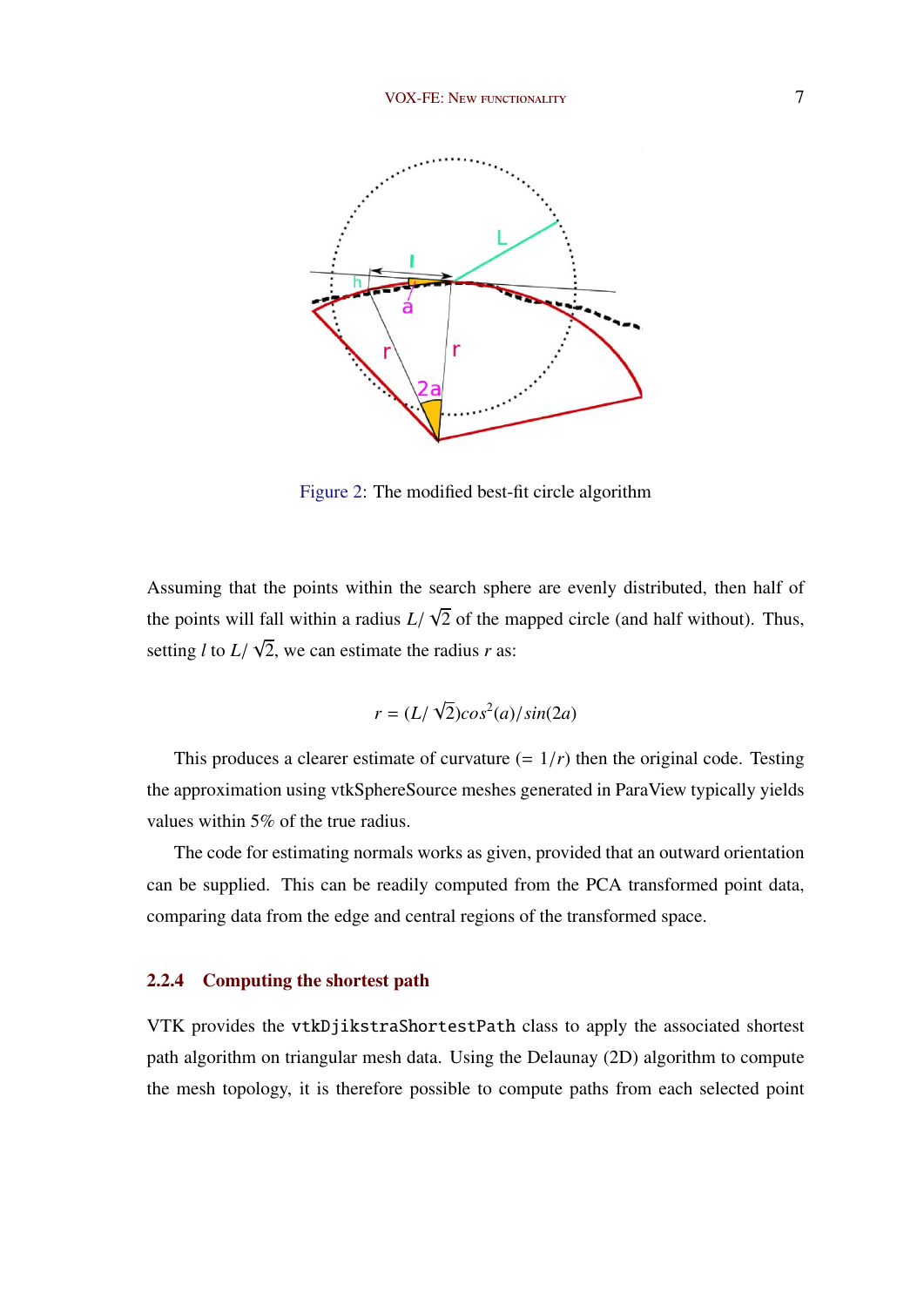#### 8 VOX-FE: New FUNCTIONALITY



Figure 3: Shortest path between two points on the surface of a voxel mesh.



Figure 4: Concentration of paths towards a single point

towards a user-supplied target point (see Figure 3).

A problem occurs, however, where the mesh topology is constructed from the selected area towards the target point. A convex edge is established which minimises the number of triangles towards the target leading to an edge effect. This causes the paths to concentrate along a few strands towards the target point, rather than along possible grooves in the underlying bone (see Figure 4; note the surface colour mapping is by curvature).

To correct for this, an alternative graph algorithm was devised, using the Boost graph library<sup>1</sup>. The Delaunay mesh can be interrogated to find the mesh triangles associated with the target point and neighbouring points are also recovered. The user is then requested to set a maximum edge side, say  $\lambda$ , so that all triangles with sides larger than  $\lambda$ 

<sup>&</sup>lt;sup>1</sup>http://www.boost.org/doc/libs/1\_61\_0/libs/graph/doc/index.html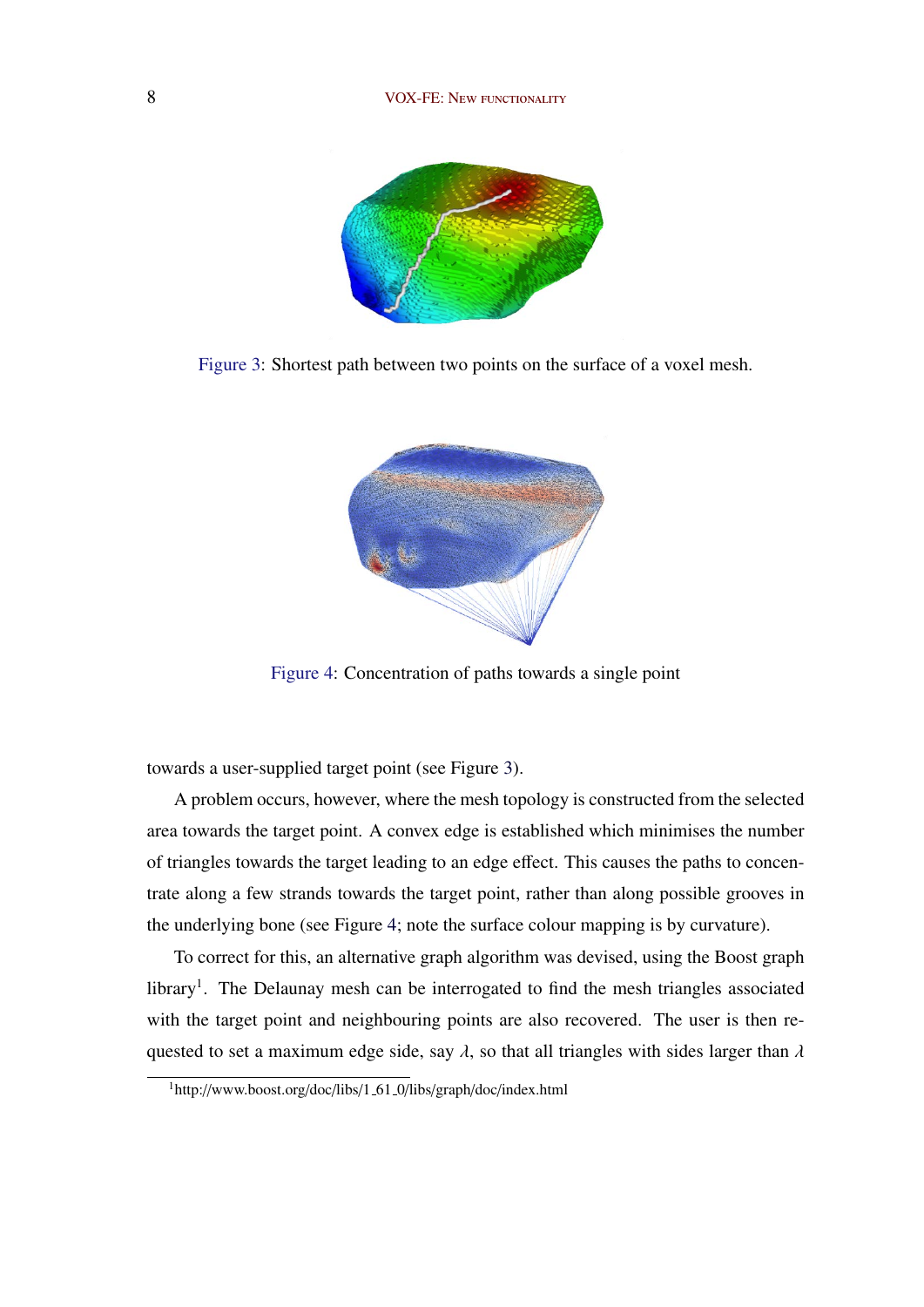

Figure 5: Distribution of strands along a path

can be removed and/or remodelled. This results in a much more even strand distribution, although there is still an accumulation along particular paths, see Figure 5.

#### 2.2.5 Tangents

The Boost graph algorithm for the Dijkstra shortest path allows paths to be traced from every point to the target. Each point therefore has an associated path except where a path terminates. If this path segment is projected into the plane defined by the normal, then we can form the associated tangent. A resultant force can then be computed using the normal, tangent and curvature properties as described in Section [2.2.](#page--1-0)

#### 2.2.6 Comments

The muscle-wrapping algorithm requires a number of properties to be defined which can be strongly affected by the choice of algorithm and the smoothness of the extracted surface. Time has not permitted the sensitivity of the algorithm to be determined for the factors obtained as described here. A further issue is the scaling of the normal (compressive) force which must be determined experimentally.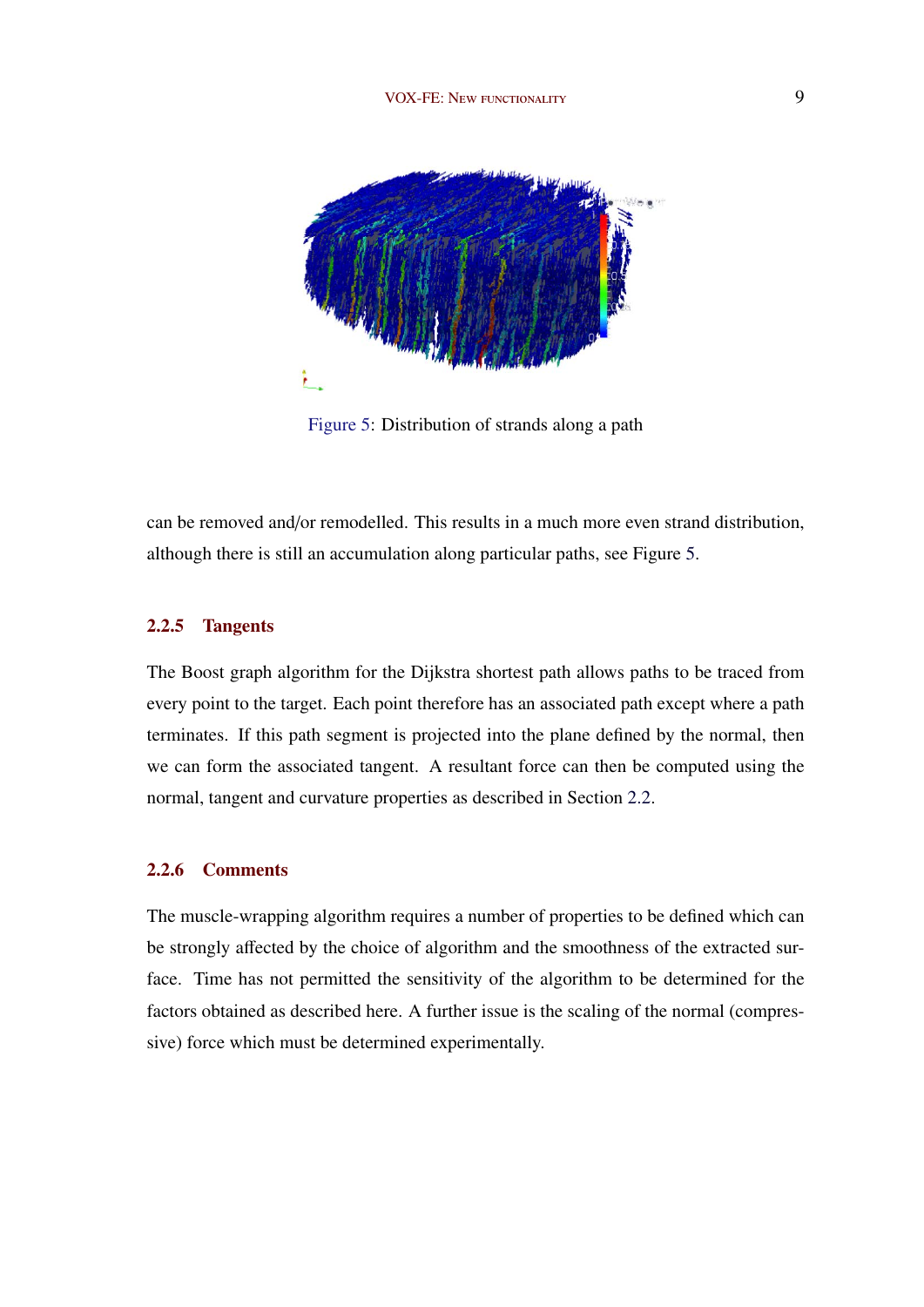# 3 The VOX-FE 3.0 solver

## 3.1 Overview

The VOX-FE solver determines the effect of constraints and forces applied to a bone model. It does this by solving a system of coupled linear equations defined by a Global Stiffness Matrix (GSM), which describes the relationship between the bone elements making up the model and their material properties, and a force vector of any constraints placed upon the bone elements. Each bone element is a cuboid with eight nodes (the corners). When the linear system of equations is successfully solved, the solver outputs the final nodal displacements.

In eCSE01-15 [\[6\]](#page--1-0), we developed VOX-FE 2.0, in which a the legacy VOX-FE solver PARA-BMU was replaced with a PETSc<sup>2</sup>-based solver. The VOX-FE 2.0 solver (solver 2.0 from here on) outperformed the legacy solver in several ways: by solving larger models (> 20M elements) with an arbitrary number of material types, by scaling to higher  $\alpha$  core counts ( $> 256$  cores), by being more memory efficient in using more cores per node and by offering a wider range of solution algorithms through the PETSc library.

In solver 2.0, every MPI process loads the whole bone model. This keeps MPI communication between processes to a minimum. However, it increases the memory cost per process as the model size increases. Construction of the GSM is divided evenly amongst processes, so that process  $p$  is responsible for the  $p<sup>th</sup>$  set of consecutive GSM rows. The MPI communication involved in constructing the GSM and solving the linear system is handled by the PETSc library. For models with a dense, contiguous structure, e.g. a cylinder beam, dividing work between processes in this simple way works well. However, realistic bone models are sparse and have highly irregular complex structure which results in load imbalance across processors.

In this project we have addressed the load imbalance and memory efficiency issues of solver 2.0. We use  $ParMETIS<sup>3</sup>$ , an efficient, scalable graph partitioning library, to partition the model between processes so that work is balanced evenly across processes. We

<sup>2</sup>Portable, Extensible Toolkit for Scientific Computation [\[7\]](#page--1-0)

<sup>3</sup>http://glaros.dtc.umn.edu/gkhome/views/metis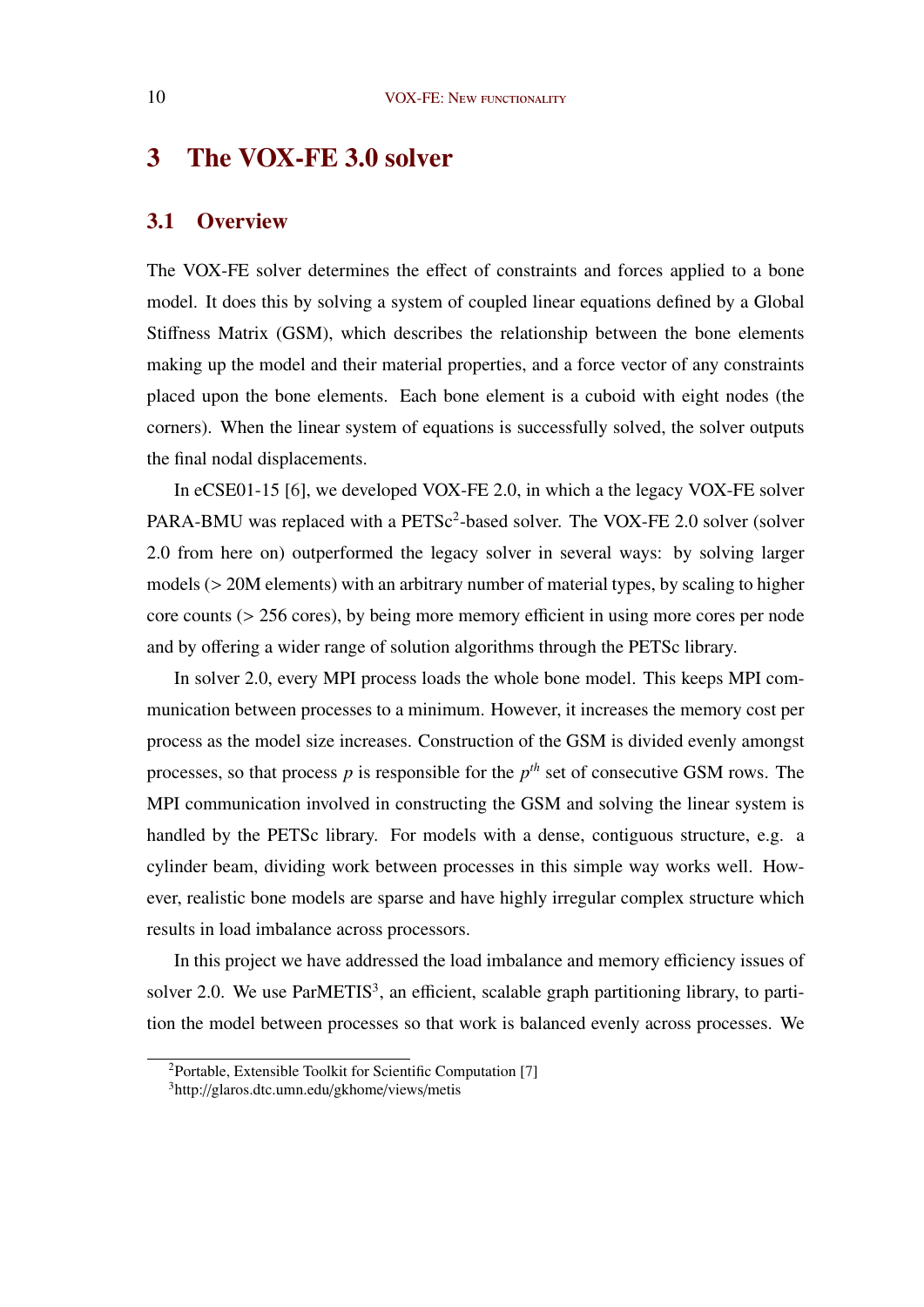also introduce an improved method for model loading, whereby each process reads and owns a subset of the entire model. Thus the memory footprint of each process is reduced. These new developments are built into the VOX-FE 3.0 solver (solver 3.0 from here on) and are discussed in Section 3.2. The new solver's performance results, discussed in section [3.4,](#page--1-0) confirm that with good load balancing, it outperforms solver 2.0 for realistic bone models. Furthermore, the reduced per-process memory usage means that solver 3.0 is able to solve models an order of magnitude larger than the largest models solved with solver 2.0, and on a larger number of cores than was possible with solver 2.0.

# 3.2 Algorithm

The VOX-FE solver is written in C++ and parallelised with MPI. Figure 6 shows the main classes of the solver. The red highlighted methods are the key developments in solver 3.0.



Figure 6: Solver 3.0: new developments are highlighted in red.

The overall algorithm for partitioning the model optimally is described below:

1. Model elements are evenly divided across processes.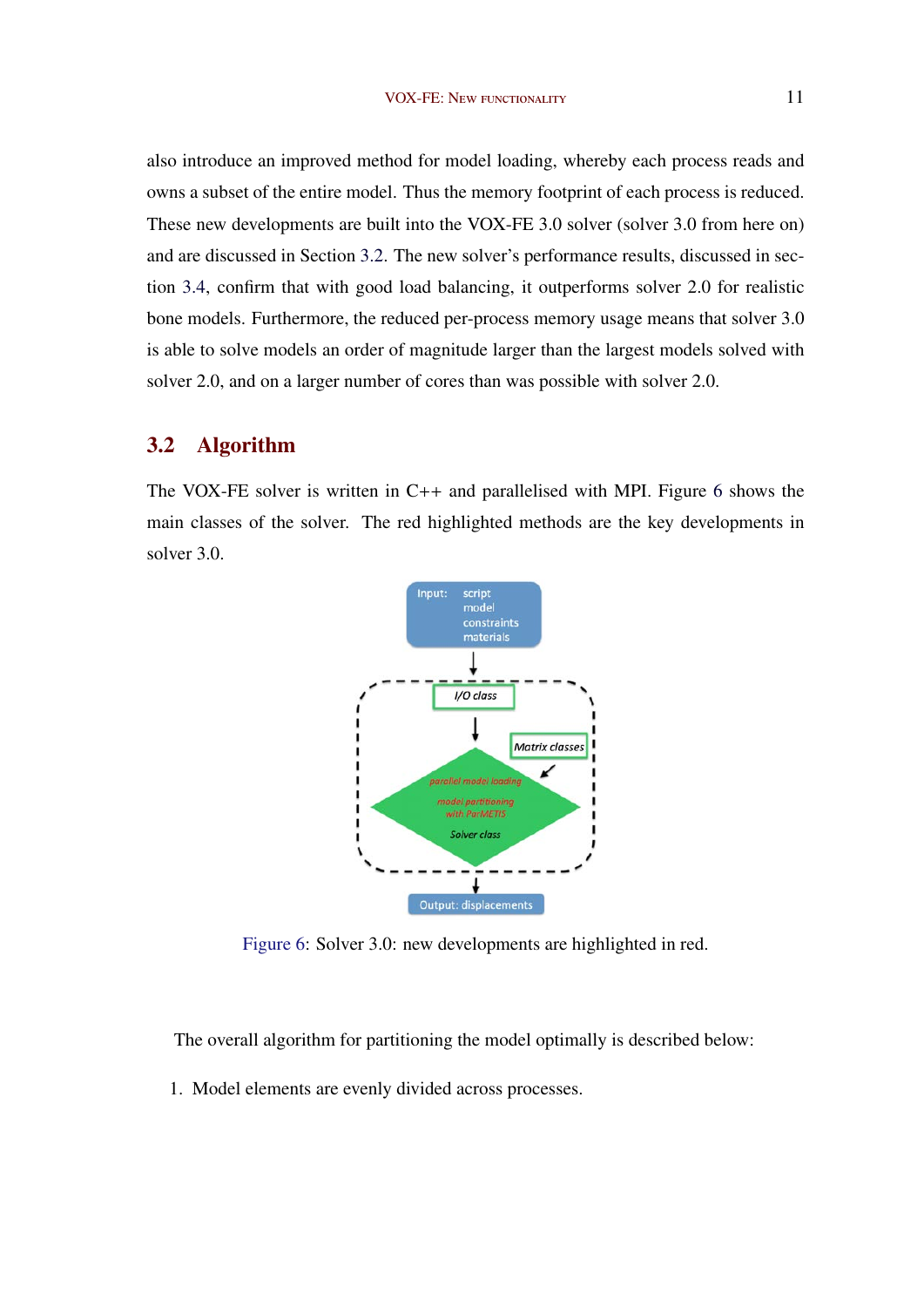- 2. Each process has a set of local elements, ElemS, a set of corresponding local nodes, NodeS, a set of non-local or "ghost" (i.e. belonging to another process) elements, GElemS, and a set of corresponding non-local nodes, GNodeS. GElemS and GNodeS contain elements and nodes that neighbour the elements and nodes in ElemS and NodeS respectively. Note that it is necessary for every process to know all the neighbours of the nodes it owns (in NodeSi) in order to construct its part of the GSM: a GSM row corresponds to a node, and each non-zero GSM column corresponds to that node's neighbour node(s).
- 3. Using the ParMETIS Mesh2Dual method, the element neighbours of each element in ElemS are found, which in turn determines the nodal neighbours of each node in NodeS.
- 4. Element and nodal neighbour information is distributed to all processes using MPI\_- Alltoall.
- 5. All nodes are renumbered so that each process owns a consecutively numbered set of nodes. This is necessary for using ParMETIS methods.
- 6. Using the ParMETIS PartGeomKway method, the optimal distribution of nodes across processors, i.e. the partition vector, is found.
- 7. Repartitioned element and nodal information is once again distributed to all processes using MPI\_Alltoall.
- 8. All nodes are once again renumbered. This is necessary for the construction of the GSM, which requires that each node set is consecutively numbered.

Once the model has been partitioned, forces and constraints are loaded. The GSM is then constructed and the linear system is solved using PETSc. In solver 2.0, the final nodal displacements are sent to a master process that writes the displacements to a file in Cartesian order. In solver 3.0, to output the displacement data in order, it proved simplest to have each process write its set of nodal displacements to a separate file and then to collate the data in a single file using an external post-processing script. This is not an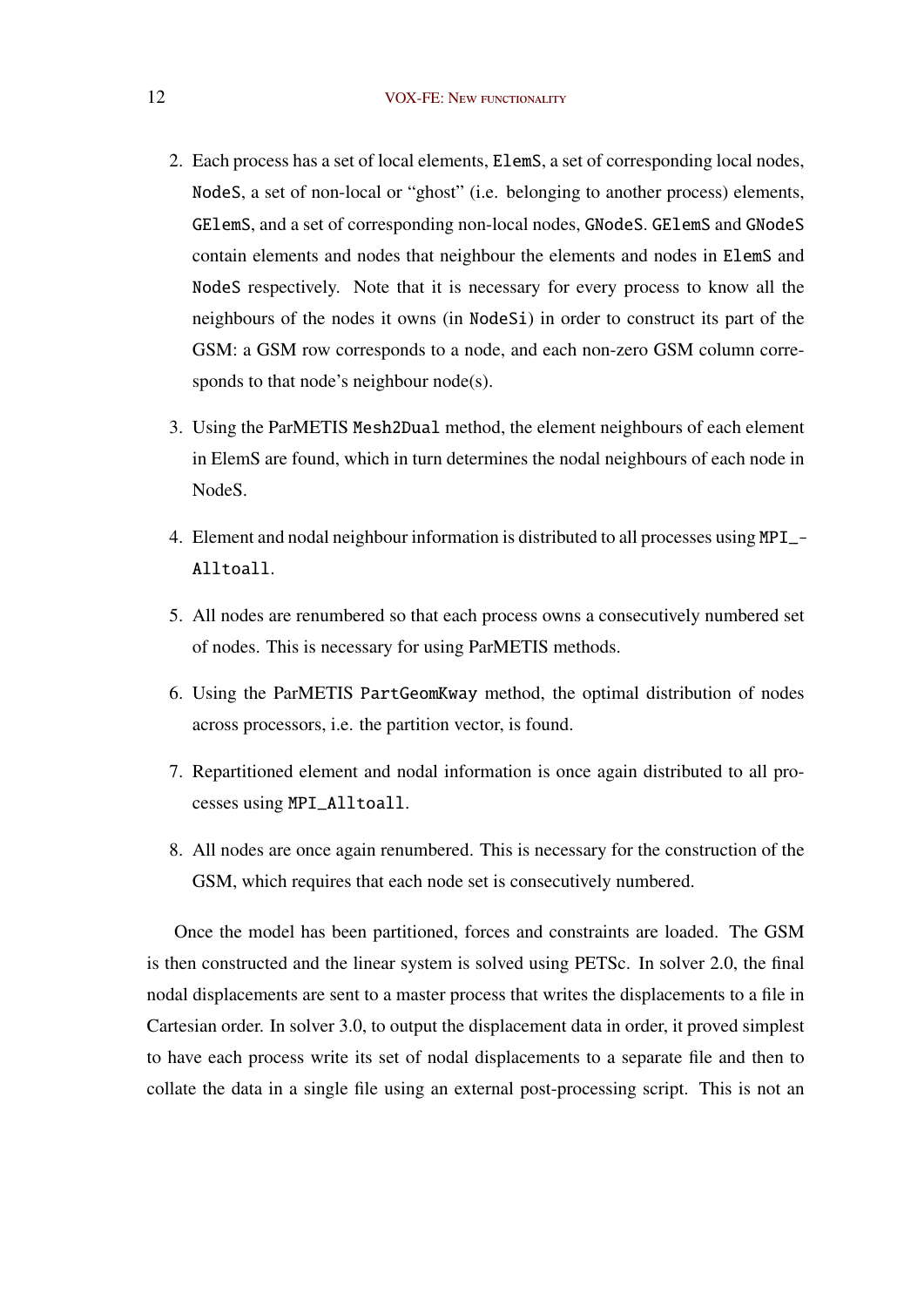ideal solution but proved to be the most straightforward without requiring any MPI-IO methods or sending all the data to a master process which would cause memory issues when solving models with hundreds of millions of elements.

## 3.3 Test models

We tested the performance of the new solver using three different models: (a) a 200M element (sparse) horse bone cube model, (b) an 8M element (dense) cylinder model and (c) a 25M element (sparse) trabeculae cube model. Figure 7 shows models (a) and (b); model (c) is similar in structure to model (a). We chose these models to test the solver's performance on different bone geometries (idealised and realistic) and different sized models.



(a) Horse trabeculae cube model (200M). (b) Dense cylinder model (8M)



Figure 7: Test models with total number of elements indicated in brackets.

## 3.4 Performance results

We ran all three models on solver 3.0. We also ran the cylinder model and the sparse trabecular model on solver 2.0; the horse bone model was too large for the old solver. Additionally, to maximise the per-core memory for the 25M element trabeculae model on solver 2.0, ARCHER nodes were underpopulated so that only one or two cores were used per node. Finally, we excluded the time taken to output nodal displacements from the performance data to make comparisons between the two solvers fairer.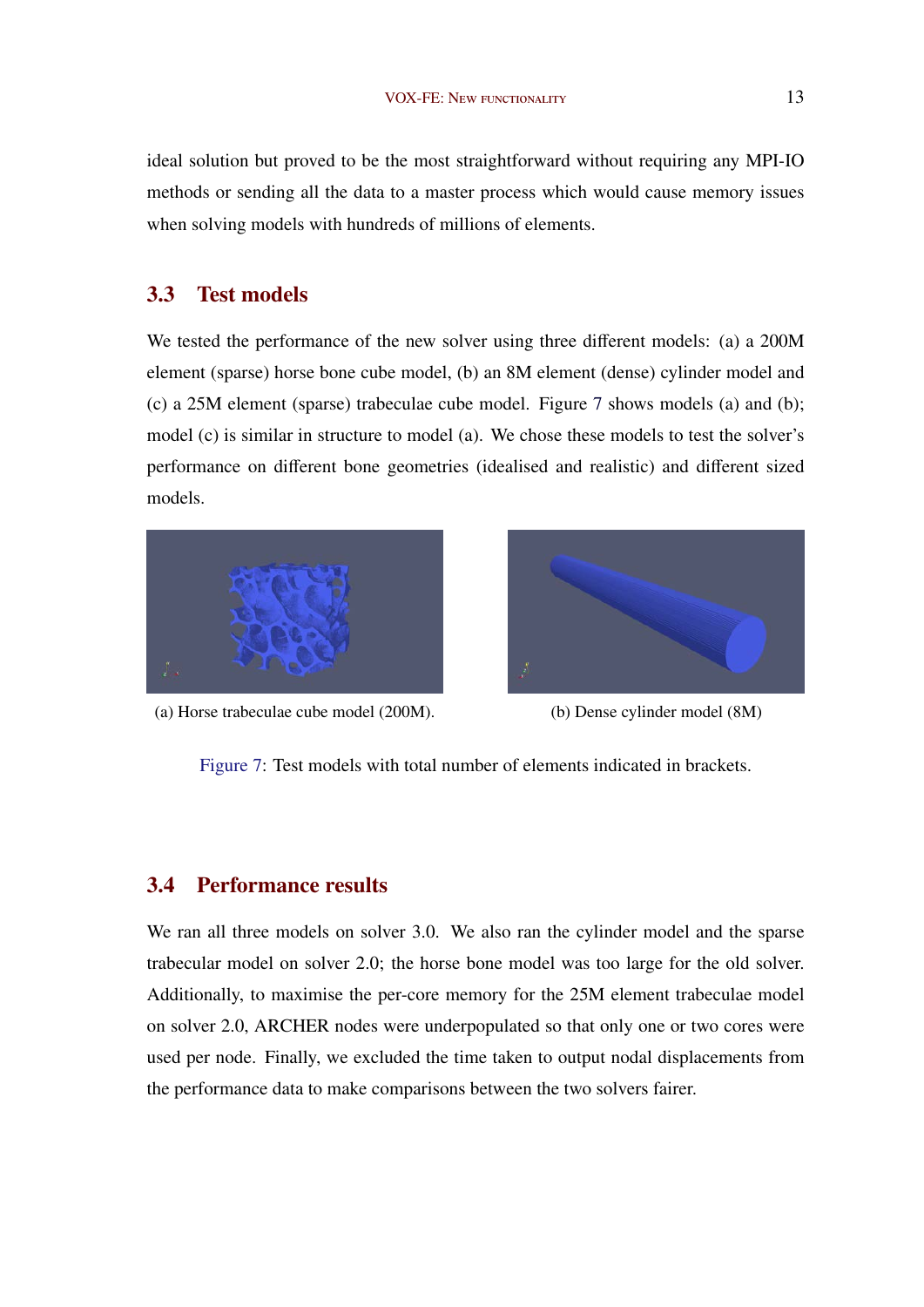

Strong scaling for VOX-FE solvers 2.0 [blue] & 3.0 [red] (~8M Dense Cylinder Model)

Figure 8: Strong scaling of solver 2.0 and solver 3.0 using the dense cylinder model (8M elements).  $T(p)$  is the time taken by either solver on *p* processors and  $T=2.0(64)$  is the baseline time taken by solver 2.0 on 64 processors.

Figures 8 and [9](#page--1-0) show the strong scaling performance of solver 3.0 relative to solver 2.0. We see that the performance of the solvers varies between the two types of models. For model loading and constructing the GSM, solver 3.0 consistently shows super-linear scaling and outperforms solver 2.0. However, in solver 3.0, the time to solve the linear system scales sub-linearly for the cylinder model and drops below ideal scaling above 512 cores for the trabeculae model. The overall solver time for both solvers (excluding the time to output nodal displacements) scales sub-linearly in the case of the cylinder model, with solver 3.0 outperforming solver 2.0 on 512 or more cores. Solver 3.0 consistently outperforms solver 2.0 in the case of the trabeculae model, and shows super-linear scaling for up to 512 cores, before scaling sublinearly.

Figure [10](#page--1-0) shows the strong scaling performance of solver 3.0 using the 200M element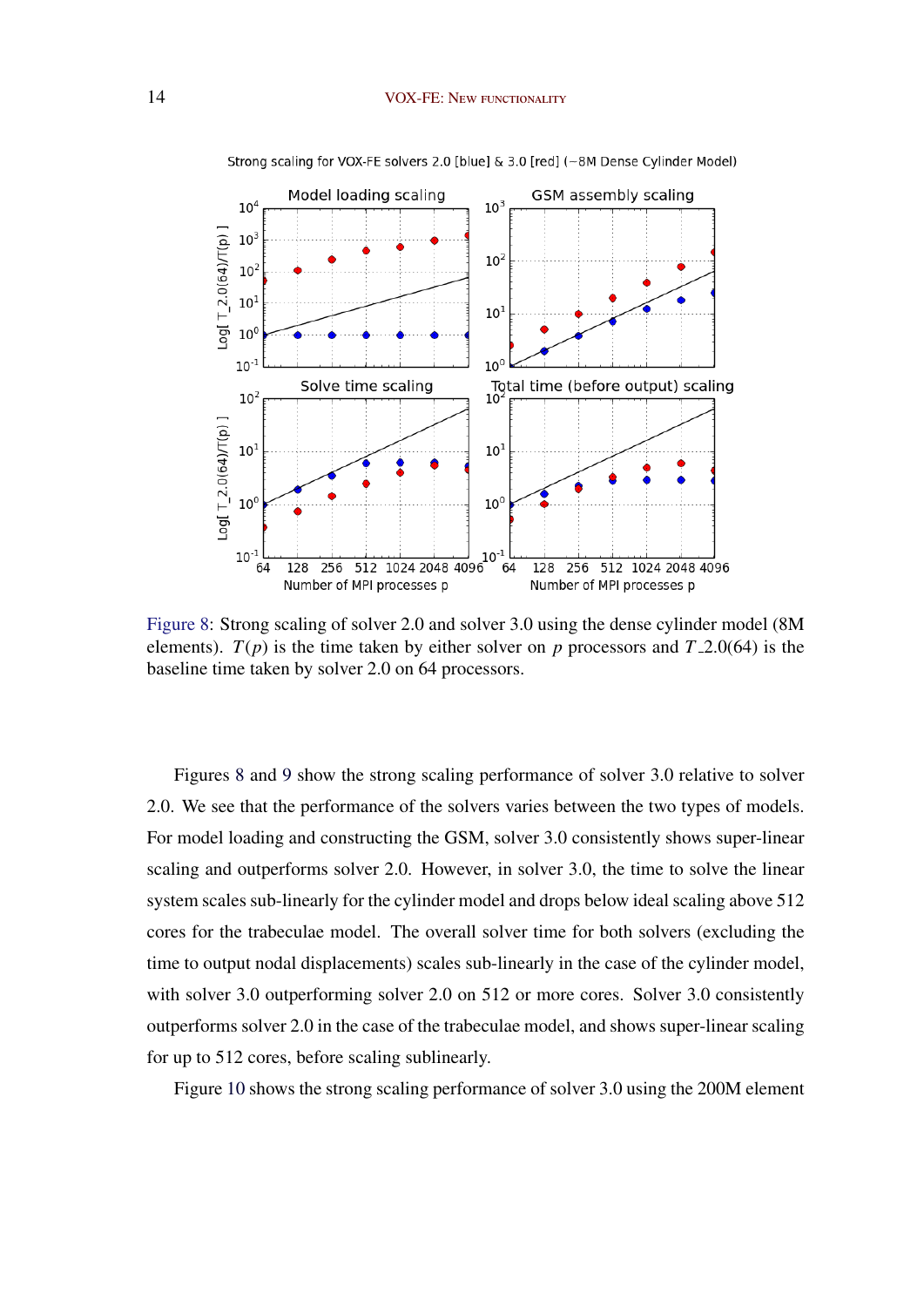

Strong scaling for VOX-FE solvers 2.0 [blue] & 3.0 [red] (~25M Trabeculae Model)

Figure 9: Strong scaling of solver 2.0 and solver 3.0 using the sparse trabecular model (25M elements).  $T(p)$  is the time taken by either solver on *p* processors and  $T=2.0(64)$  is the baseline time taken by solver 2.0 on 64 processors.

horse bone model. The solver shows close to ideal scaling up to 4096 cores.

## 3.5 Discussion

We have developed the next version of the VOX-FE solver, solver 3.0, by improving the overall load balance and the memory usage per core of previous solver. The performance results show that these developments have led to the solver now being able to handle models that are an order of magnitude larger than previously possible, and with good scaling on thousands of cores. Furthermore, the memory usage per core has been significantly reduced so that fewer nodes are needed to run the same model sizes on new solver compared to the old solver. This reduces computing costs and is more energy efficient.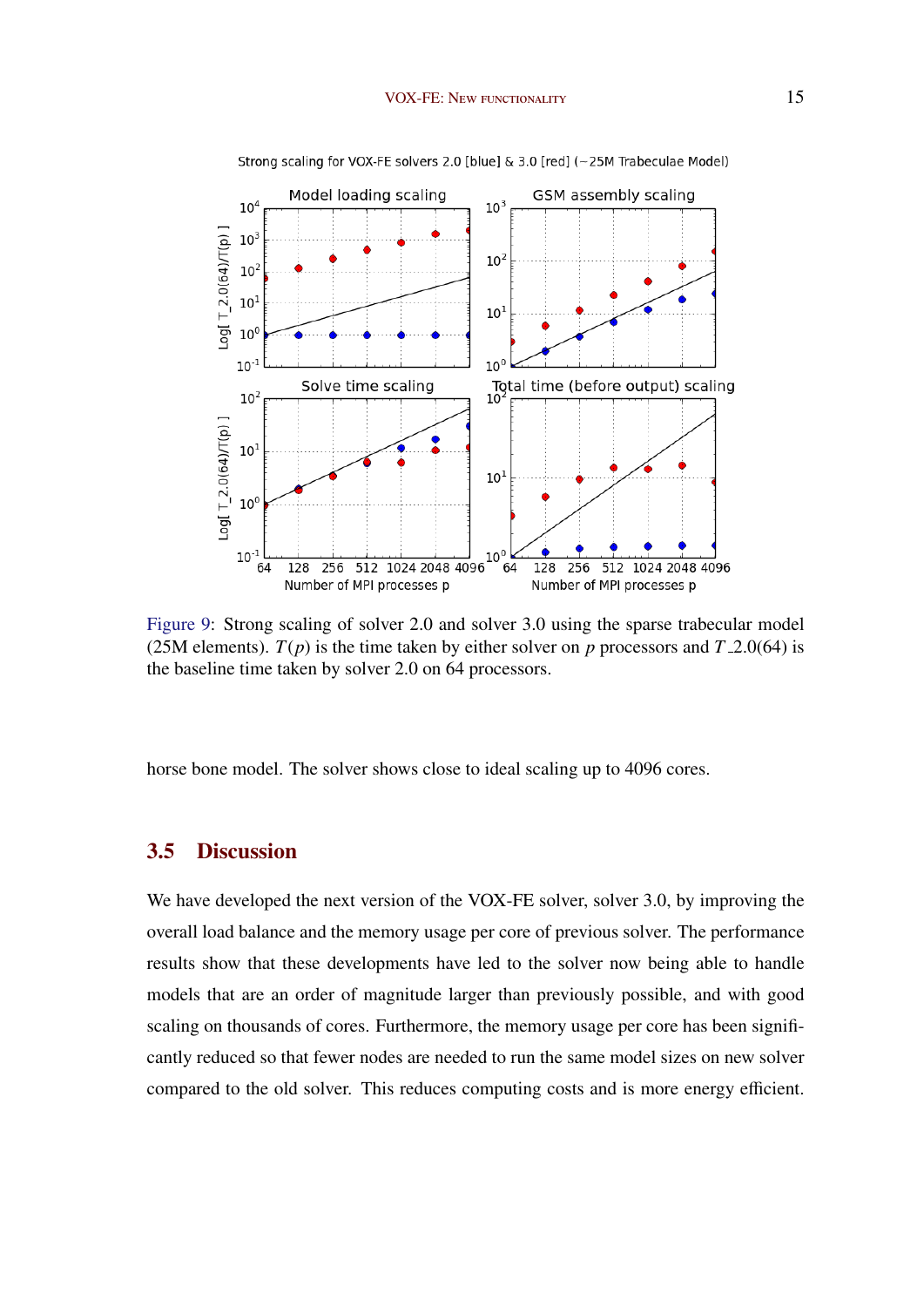

Strong scaling of VOX-FE solver 3.0 (~200M Horse Bone Model)

Figure 10: Strong scaling of solver 3.0 using the horse bone model (200M elements). *T*(*p*) is the time taken by the solver on *p* processors.

Solver 3.0 performs well for realistic bone geometries. For smaller, less realistic models such as the dense cylinder model, ParMETIS may be unable to improve upon the simple model decomposition used in solver 2.0. Possible avenues for future work could include exploring why this might be and also how MPI-IO could be used to efficiently output the nodal displacement data to one file.

# 4 Adaptive Remodelling

A adapative remodelling harness was added to VOX-FE in the 2.0 release, and is fully described in Section 4 of [\[6\]](#page--1-0). The main drawback of the initial remodeller was that selecting the upper and lower strain thresholds for applying remodelling was difficult, and the best values would vary from iteration to iteration as the structure adapted to the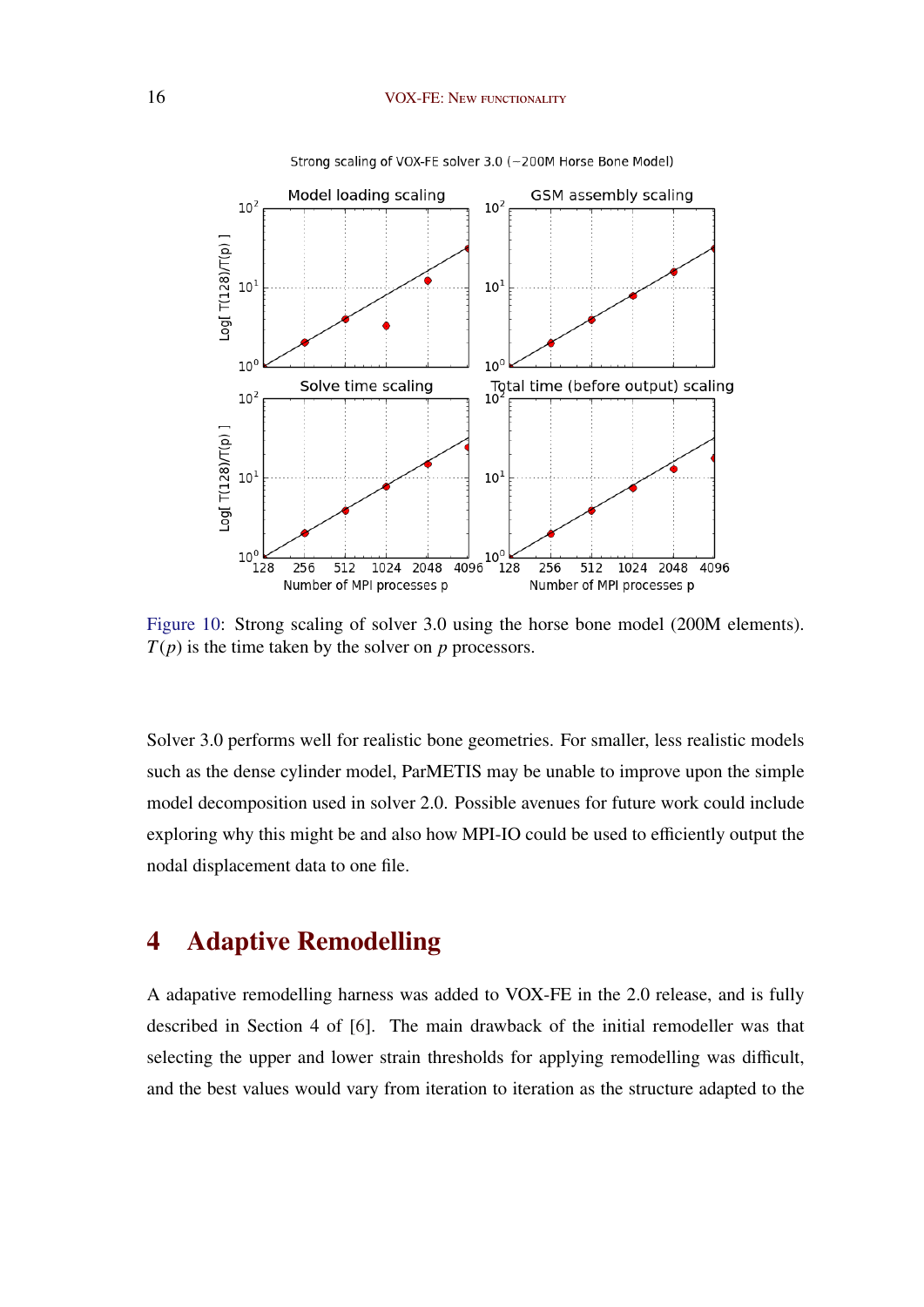imposed load and constraints. Two improvements have been implemented in this project:

- A formal command-line interface based on the Boost program options module, which can also be configured either on the command-line or by a simple text file; and
- An adaptive histogram-based scheme for the selection of thresholds.

# 4.1 Configuring the execution parameters

Running the help option of the graph control utility now yields the following output:-

```
>./voxfeRemodelControl --help
```

```
Generic options:
-v [ --version ] print version string
-h [ --help ] produce help message
-c [ --config ] arg (=remodel.cfg) name of configuration file.
```

```
Configuration options:
```

| -i [ --script ] arg     | VOX-FE script file                                                          |
|-------------------------|-----------------------------------------------------------------------------|
| -m [ --materials ] arg  | Binary file mapping ordered GlobalElementID to                              |
|                         | MaterialID                                                                  |
| -g [ --graph ] arg      | Graph of node connectivity in element order                                 |
|                         | -a [ --adaptive ] arg (=Y) Use adaptive or hard threshold limits for adding |
|                         | removing voxels. Enter Y/N                                                  |
| $-1$ [ $-$ -lower ] arg | Lower threshold limit (enter value between                                  |
|                         | $0.0-1.0$ eg. $0.005$                                                       |
| $-u$ $[--upper]$ arg    | Upper threshold limit (enter value between                                  |
|                         | $0.0-1.0$ eg. $0.95$                                                        |
|                         | -k [ --lazycentre ] arg The lazy region (ie no further remodelling)         |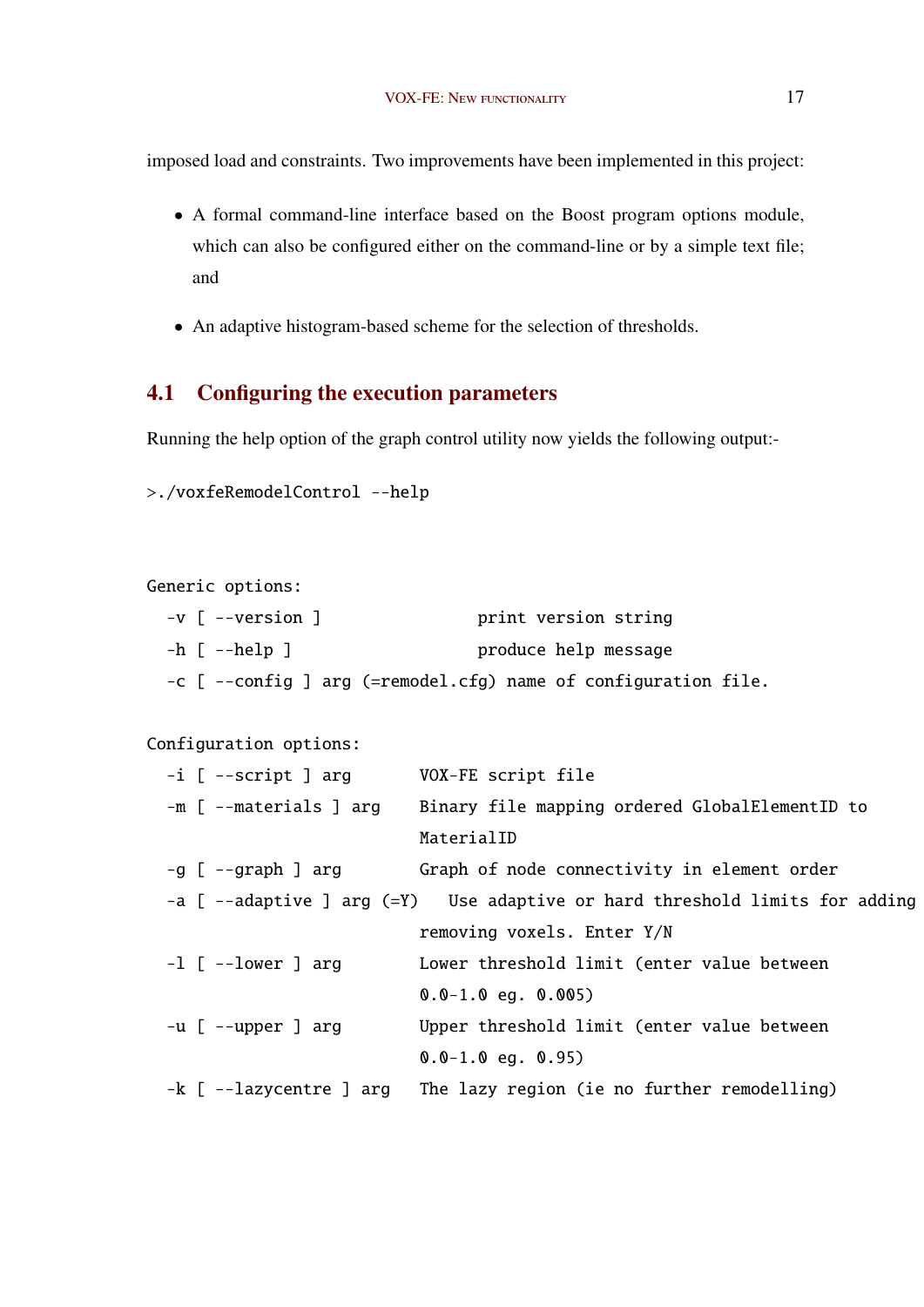|                                   | centre, denoted K in the literature, typically                            |
|-----------------------------------|---------------------------------------------------------------------------|
|                                   | $0.0025 - 0.005$                                                          |
| -s [ --lazywidth ] arg            | The lazy region (ie no further remodelling)                               |
|                                   | centre, denoted S in the literature, typically                            |
|                                   | $\mathbf{0.3}$                                                            |
| $-z$ [ $-$ lazypop ] arg          | When this fraction of the SED data is within the                          |
|                                   | lazy region, remodelling will cease. Enter value                          |
|                                   | between $0.0-1.0$                                                         |
| -d [ --displ ] arg                | The name of the solver generated displacement                             |
|                                   | file                                                                      |
| -p $[$ --petsc $]$ arg $($ =Y $)$ | Use the the PETSC-based solver, or the older                              |
|                                   | solver (PARA_BMU). Enter Y/N                                              |
|                                   | -f [ --fullconnec ] arg (=N) Use full/26-neighbour connectivity to remove |
|                                   | disconnected elements (aka islands), or the less                          |
|                                   | drastic 6-neighbour connectivity. Enter Y for                             |
|                                   | 26- or N for 6-connectivity                                               |
|                                   |                                                                           |

Note that whilst all the options presented can be given in a configuration file, particular options can be overwritten on the command line using the given tags. Thus to remind the user, the actual chosen command line options are stored in a generated file: Remodelling.args.txt.

# 4.2 Adaptive Remodelling

Using fixed thresholds has several drawbacks: finding good initial thresholds requires many runs to determine and often those starting values will give poor results after a handful of iterations. One factor, however, made the search for a more automatic threshold more awkward - namely that the range of SED values generated at the surface of models is neither normal nor half-normal. In fact, plotting histograms shows that the majority of the data lie in the first or the first few bins.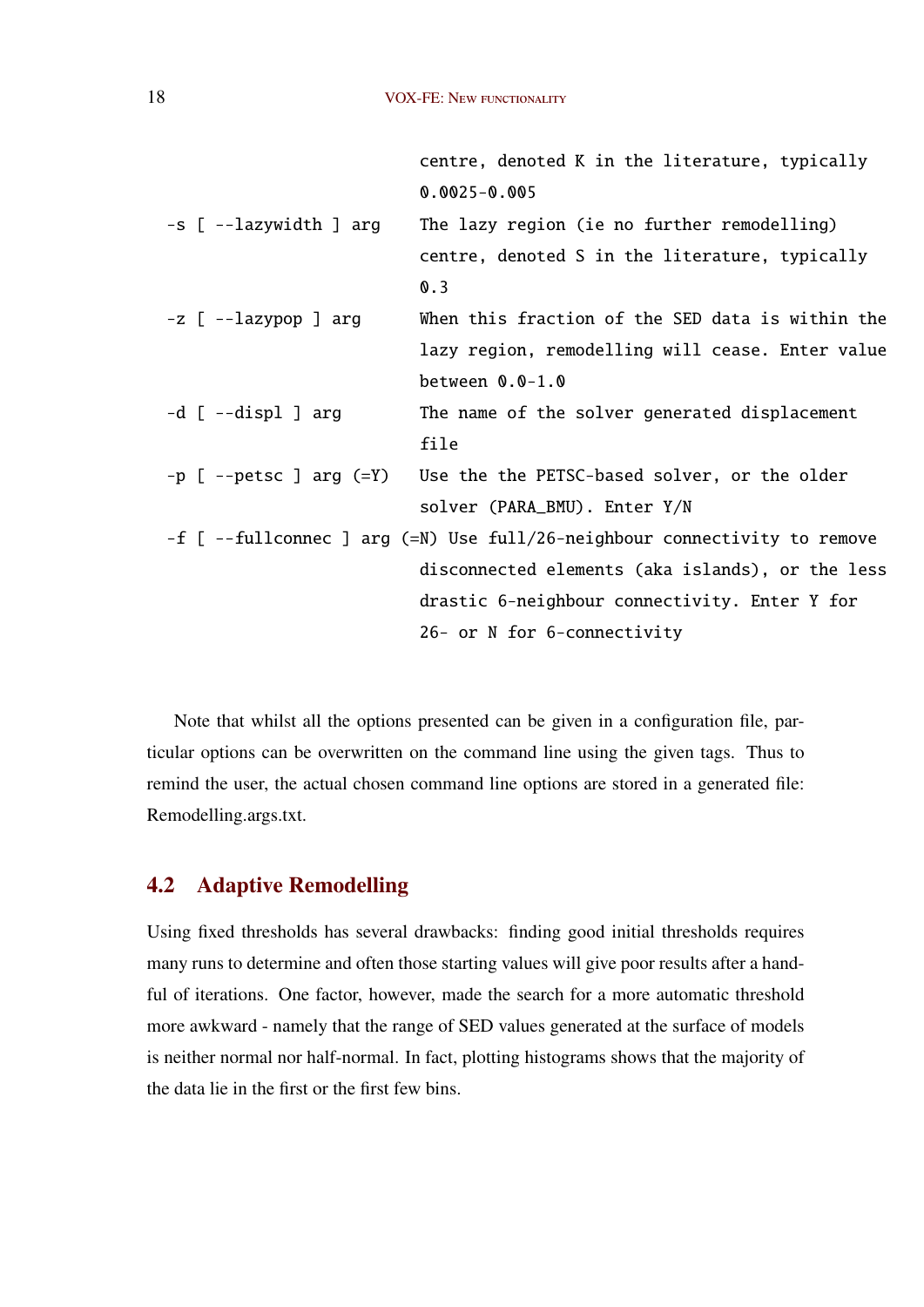

Figure 11: Example strain histogram, showing the effect of log scaling

The solution adopted in VOX-FE is to use a log scale to plot the histogram. Although no longer a true histogram, this shows a much more normal shape, which is more amenable to the selection of upper and lower populations (see Figure 11). If the user selects adaptive thresholding (see Section [4.1\)](#page--1-0), then two other parameters must be provided giving the fraction of the population below which voxels are removed and that fraction of the population above which voxels are added. Since more voxels tend to be added than removed, it is advisable to to set these to be uneven e.g. 0.05 and 0.995.

Weinans *et al* [\[8\]](#page--1-0) and several others have proposed that a 'lazy zone' can be defined in which no further growth should occur. A zone (centre [-k] and width [-s]) can be set in the configuration file which will terminate the remodelling process if a sufficient percentage of the population should be found to lie within this zone.

## 4.3 Discussion

The process outlined above could be streamlined, particularly with regard to (re-)reading input files. Ideally, the graph control would remain resident throughout, checking periodically for the generation of appropriate files, perhaps, via notifications from the solver through a socket interface. The current scheme, however, has the advantage of simplicity and ease of debugging as all intermediate files are available.

Although use of the connected components algorithm is advised to remove separated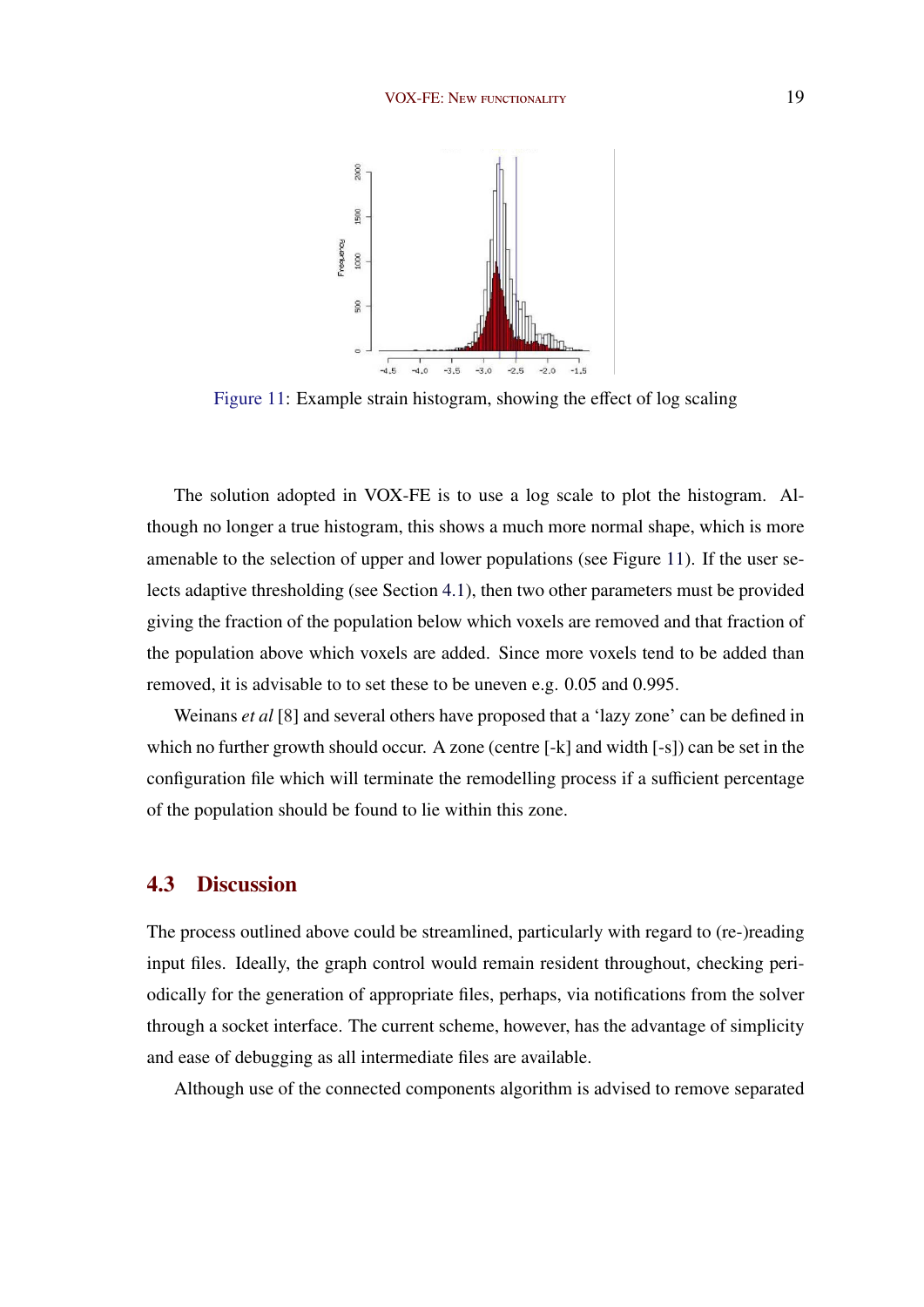bone 'islands', the solver has so far proved to be robust to models with small numbers of disconnected elements. Possibly this is because such regions are generally well away from regions of high strain, so that the impact is slight. The less severe 26-face check is therefore favoured currently, but it should be noted that only the 6-face connectivity option removes all weakly linked (i.e. node or edge only) element connections.



Figure 12: Strain energy density visualisation of a trabecular bone model. Yellow and red indicate regions of high strain, where new voxels will be added prior to the next remodelling iteration.

Due to some memory issues with the 2.0 solver, only models of around 2 million elements have been tested within the above scheme. The wall-clock time for this solving the model, shown in Figure 12, lies between 280-370 seconds (on 16 cores), with the remodelling step requiring less than 10 seconds.

Setting the 'lazy zone' to terminate the remodelling process, which should lie around 0.0025-0.0052 J/g  $(\pm 30\%)$  according to the literature, has not proved to be very workable so far. It is unclear if these values may be too restrictive or whether these values may vary for different bone types. Given that the zone is now highly configurable in VOX-FE, however, it should be possible, with further experimentation, to define a likely termination zones.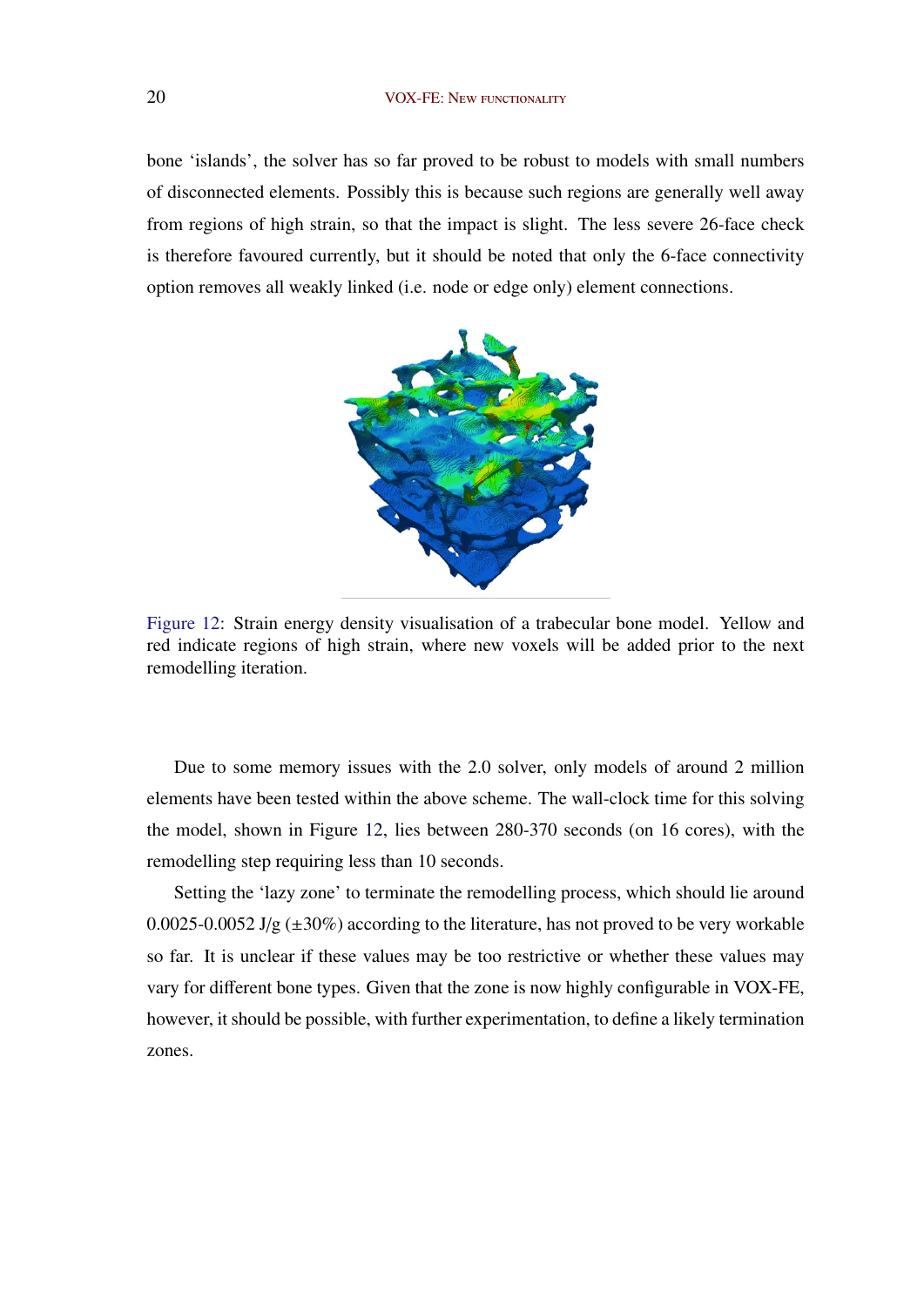# References

- [1] DR Carter and WC Hayes. The compressive behavior of bone as a two-phase porous structure. *J Bone Joint Surg Am.*, 7:954–962, 1977.
- [2] Benedikt Helgason, Egon Perilli, Enrico Schileo, Fulvia Taddei, Sigurur Brynjlfsson, and Marco Viceconti. Mathematical relationships between bone density and mechanical properties: A literature review. *Clinical Biomechanics*, 23(2):135 – 146, 2008. ISSN 0268-0033. doi: http://dx.doi.org/10.1016/j.clinbiomech.2007.08.024. URL http://[www.sciencedirect.com](http://www.sciencedirect.com/science/article/pii/S0268003307001866)/science/article/pii/S0268003307001866.
- [3] Ian R. Grosse, Elizabeth R. Dumont, Chris Coletta, and Alex Tolleson. Techniques for modeling muscle-induced forces in finite element models of skeletal structures. *The Anatomical Record: Advances in Integrative Anatomy and Evolutionary Biology*, 290(9):1069–1088, 2007. ISSN 1932-8494. doi: 10.1002/ar.20568. URL [http:](http://dx.doi.org/10.1002/ar.20568)//dx. doi.org/10.1002/[ar.20568.](http://dx.doi.org/10.1002/ar.20568)
- [4] Jia Liu, Junfen Shi, Laura C Fitton, Roger Phillips, Paul OHiggins, and Michael J Fagan. The application of muscle wrapping to voxel-based finite element models of skeletal structures. *Biomechanics and modeling in mechanobiology*, 11(1-2):35–47, 2012.
- [5] David Doria. Point Set Processing for VTK Outlier Removal, Curvature Estimation, Normal Estimation, Normal Orientation. *The VTK Journal*, 2010. URL http://[www.](http://www.vtkjournal.org/browse/publication/708) [vtkjournal.org](http://www.vtkjournal.org/browse/publication/708)/browse/publication/708.
- [6] N. Banglawala, I. Bethune, R. Holbrey, and M. J. Fagan. Voxel-based finite element modelling with VOX-FE2. *ARCHER Whitepaper*, May 2015.
- [7] Satish Balay, Shrirang Abhyankar, Mark F. Adams, Jed Brown, Peter Brune, Kris Buschelman, Lisandro Dalcin, Victor Eijkhout, William D. Gropp, Dinesh Kaushik, Matthew G. Knepley, Lois Curfman McInnes, Karl Rupp, Barry F. Smith, Stefano Zampini, Hong Zhang, and Hong Zhang. PETSc Web page. http://[www.mcs.anl.](http://www.mcs.anl.gov/petsc) gov/[petsc,](http://www.mcs.anl.gov/petsc) 2016. URL http://[www.mcs.anl.gov](http://www.mcs.anl.gov/petsc)/petsc.